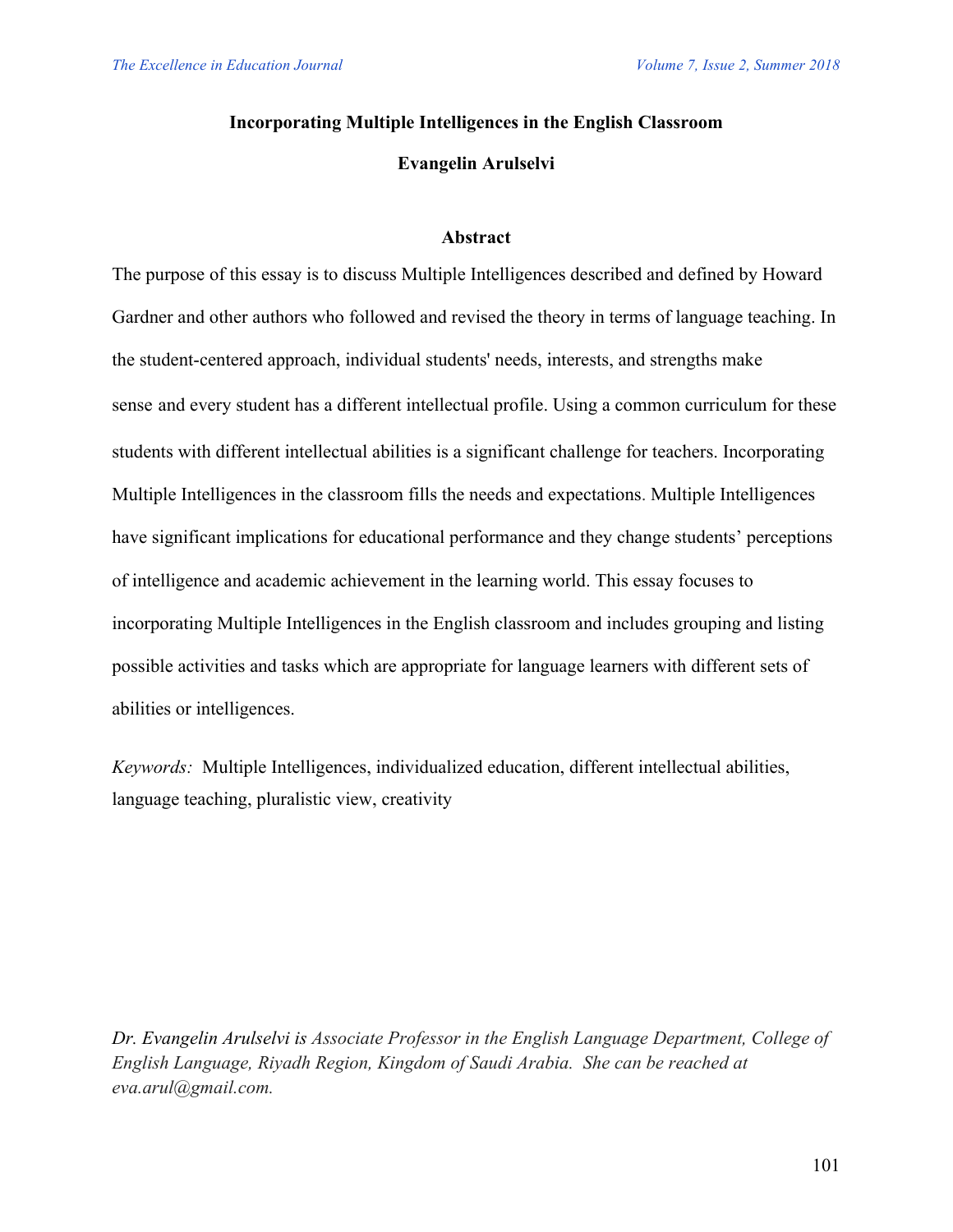Today's ideas about education focus on individualized education and learner autonomy. Students are supposed to be responsible for their own learning and should be made aware of their strengths and weaknesses (Ibmian & Hadban, 2013). Teachers have always known that their students have different strengths. In the language teaching field, some of the differences among students have been attributed to students' having different learning or cognitive styles. Individual cognitive and affective factors like aptitude, introversion, extroversion, motivation, empathy, anxiety, self-confidence, self-regulation, inhibition and many others have an important influence on the speed and ease of second language learning. People have varying degrees of each of these attributes and, consequently, some are more successful language learners while others are not (Haley, 2004).

Intelligence has traditionally been measured by using Intelligent Quotient tests but those tests measure only one type of intelligence. Hatch (1974) distinguished between learners who are data gatherers and those who are rule-formers. Data gatherers are fluent but inaccurate; rule formers are more accurate but often speak haltingly.

Dr. Howard Gardner, Professor of Education at Harvard University, asserts that every individual has eight intelligences and they all work together in a unique way. The Theory of Multiple Intelligence was developed by him in the year 1983 and was first published in the book *Frames of Mind: The Theory of Multiple Intelligences.* In this book, he points out that human talents and intelligences are much more complex than the previous IQ tests had shown. It is no longer a question of how intelligent people are; it is how their intelligence works. He presented a new vision on intelligence and the theory is a pluralistic view of mind which recognizes different styles of cognition and cognitive styles.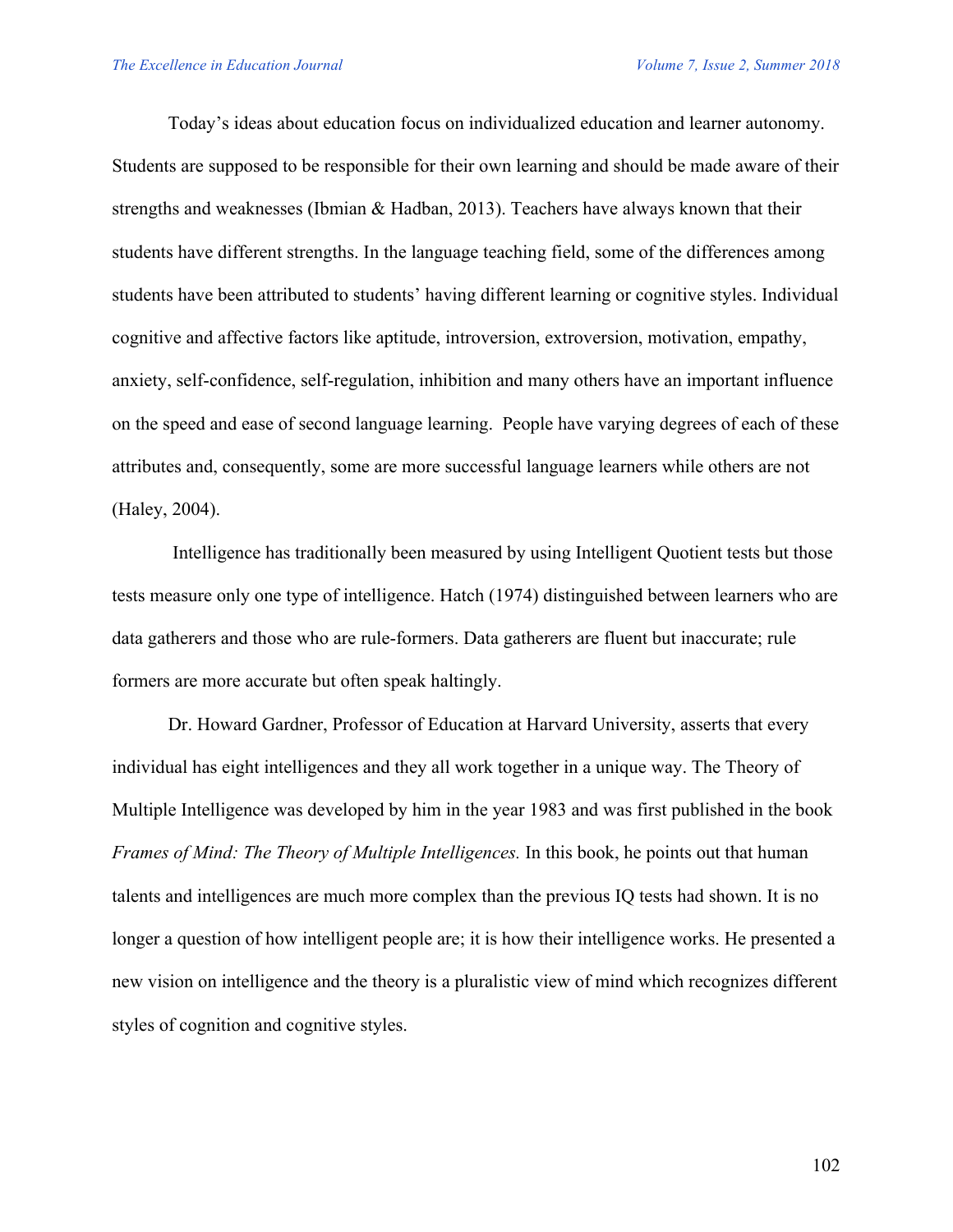Gardner (1983) theorized that individuals have at least eight distinctive intelligences that can be developed over a life time. The eight are:

- 1. Logical/Mathematical The ability to use numbers effectively to see abstract patterns and to reason well.
- 2. Visual/Spatial The ability to orient oneself in the environment to create mental images and sensitivity to shape, size and color.
- 3. Body/Kinesthetic The ability to use one's body to express oneself and to solve problems.
- 4. Musical/Rhythmic The ability to recognize tonal patterns and sensitivity to rhythm, pitch and melody.
- 5. Interpersonal The ability to understand another person's moods, feelings, motivations and intentions.
- 6. Intrapersonal The ability to understand oneself and to practice self-discipline.
- 7. Verbal/Linguistic The ability to use language effectively and creatively.
- 8. Naturalist The ability to relate to nature and to classify what is observed.

Christison (1996, 2005) and Armstrong (1995) provide examples of activities that fit each type of intelligence:

- 1. Logical/Mathematical puzzles and games, logical, sequential, presentations, classifications and categorizations.
- 2. Visual/Spatial charts and grids, videos, drawing.
- 3. Body/Kinesthetic hands on activities, field trips, athletics, pantomime.
- 4. Musical/Rhythmic singing, playing music, jazz chants.
- 5. Interpersonal pairwork, project work, group problem solving.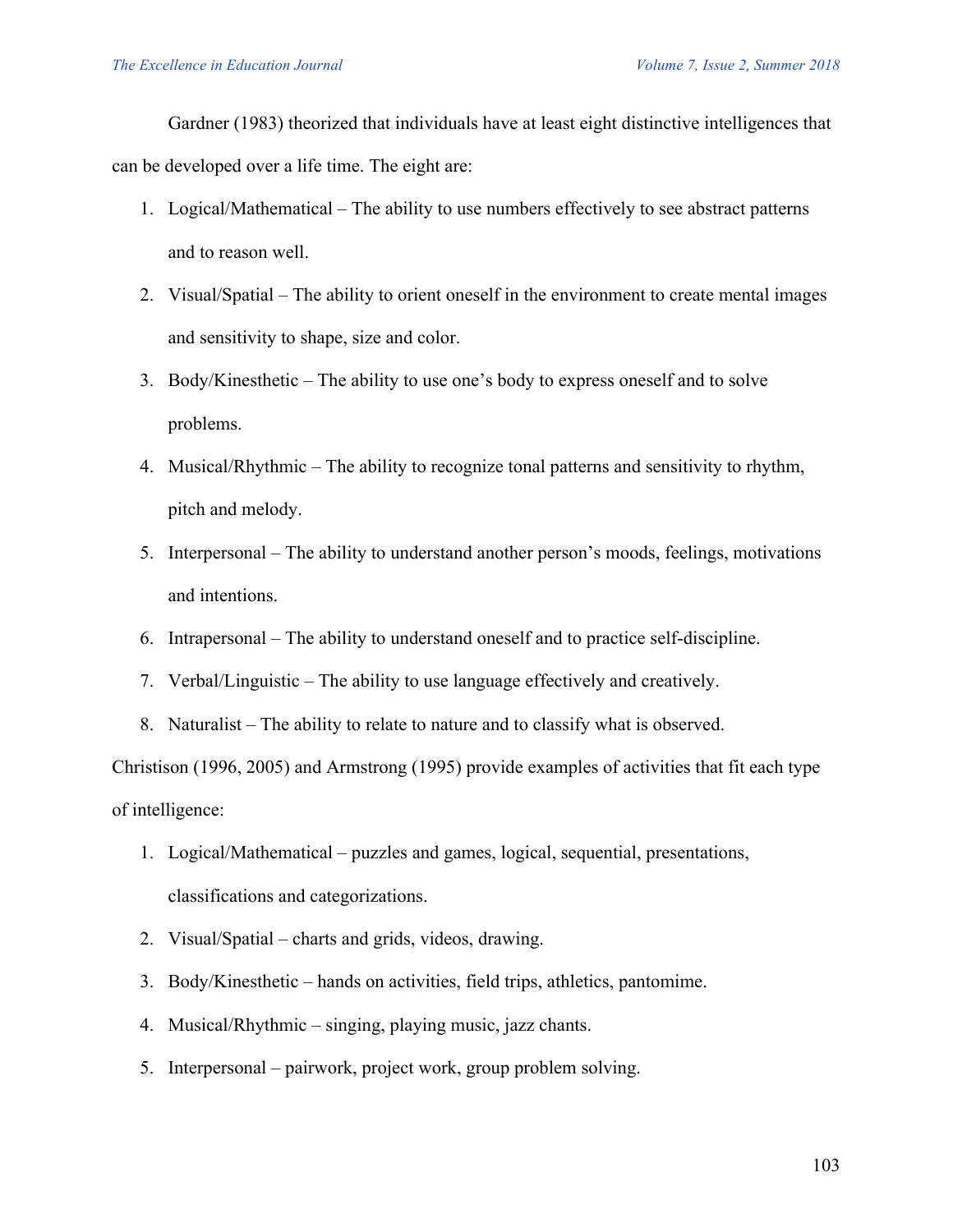- 6. Intrapersonal self-evaluation, journal keeping, options for homework.
- 7. Verbal/Linguistic note-taking, writing, story-telling, debates.
- 8. Naturalist collecting objects from the natural world, learning their names and about them.

Based on Gardner's theory, Chapman and Freeman (1996) draw three implications of intelligence. First, intelligences can be taught or enhanced through teaching. Second, intelligences can change throughout life. Third, the existence of different intelligences that different learners possess results in different learning styles and different needs. According to Armstrong (2008), whether an intelligence develops depends upon three main factors: (1) Biological endowment – including hereditary or genetic factors and insults or injuries to the brain, before, during and after the birth; (2) Personal life history – including experiences with parents, teachers, peers, friends and others who awaken intelligences, keep them from developing, or actively repress them; (3) Cultural and Historical background – including the time and place where one was born and raised and the nature and state of cultural and historical developments in different domains.

More recently, Gardner (2009) has developed a related theory, focused on cognitive abilities, that individuals need to develop in order to be successful in a changing world. Gardner proposes *Five Minds*, ways of thinking and acting in the world, which students need to develop. Of the five minds, three focus on intellectual development and two on character development. Gardner feels that these five minds are particularly at a premium in the world of today and will be even more so in the future. They span both the cognitive spectrum and human enterprise and are therefore comprehensive, global and can be cultivated. Education is the key to developing these five minds for the future, and while traditional forms of education will bear the burden of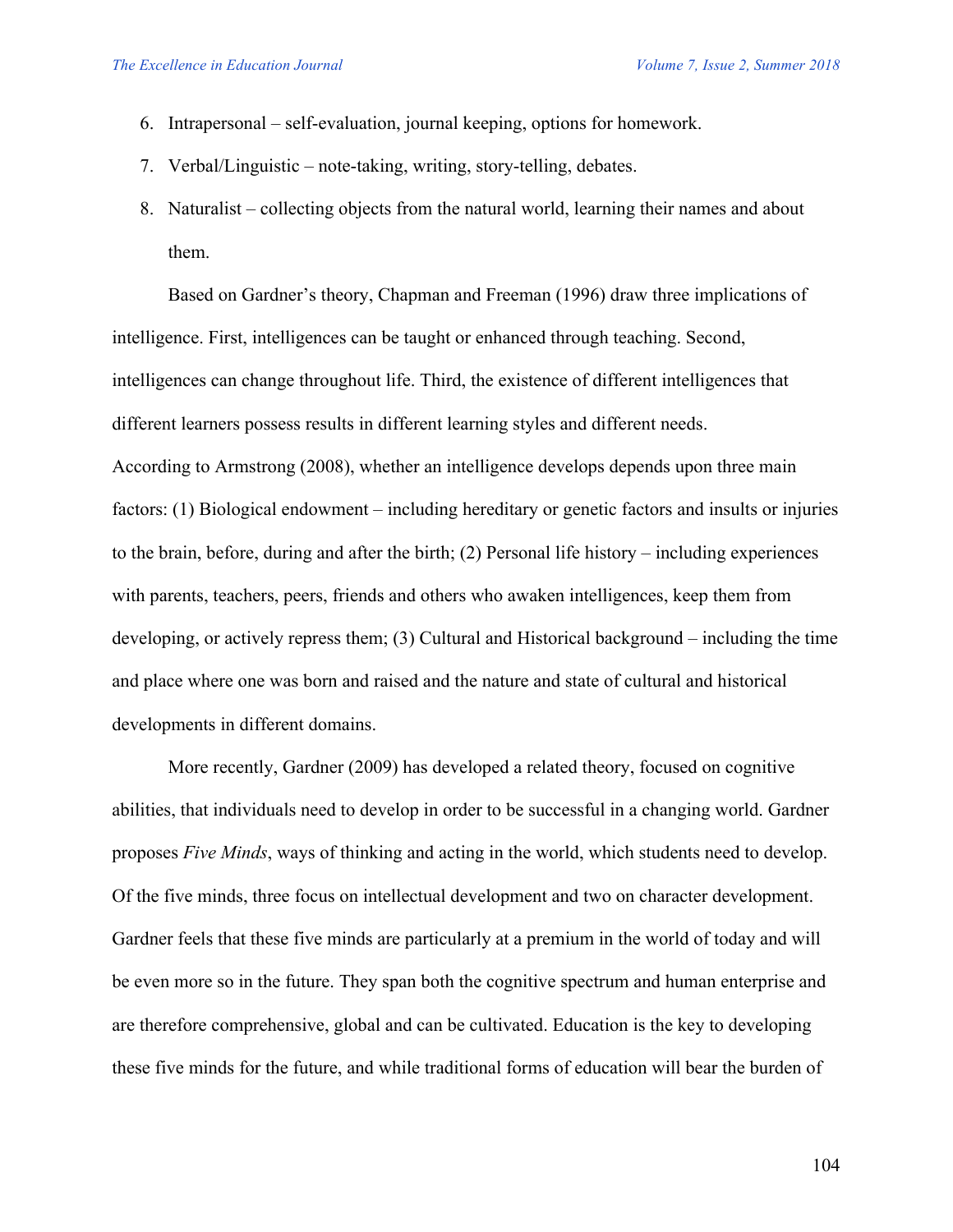training young minds, parents, peers and the media also play an as important role in influencing and developing minds of tomorrow. The five minds are described as follows:

## 1. The Disciplined Mind

It is the first of the intellectual minds in which students master a traditional body of information. The Disciplined Mind refers to the ability to think in ways associated with major scholarly disciplines such as history, math and science, and major professions like law, medicine, management, finance as well as the ability to apply oneself diligently, improving steadily and continuing beyond formal education.

Disciplines represent a radically different phenomenon. A discipline constitutes a distinctive way of thinking about the world. Distinctive ways of thinking characterize the professions and are modeled by skilled practitioners. Study should help students to acquire the habit of these discipline specific ways of thinking. Students need to understand information not as an end in itself or a stepping stone to more advanced information, but rather as a means to better-informed practice. Gardner believes that it is essential for individuals in the future to be able to think in ways that characterize the major disciplines. At the high school level, all students should be introduced and master the ways of thinking in science, mathematics, history and at least one art form. These few main disciplines are gateways to other sciences, the social sciences and other forms of art. Without acquiring these thinking patterns, students will be completely dependent on others to formulate views about the world.

### 2. The Synthesizing Mind

It is the ability to integrate ideas from different disciplines or spheres into a coherent whole and to communicate that integration to others. It focuses to bring together, organize, understand and articulate information from various disciplines in a unified and coherent whole.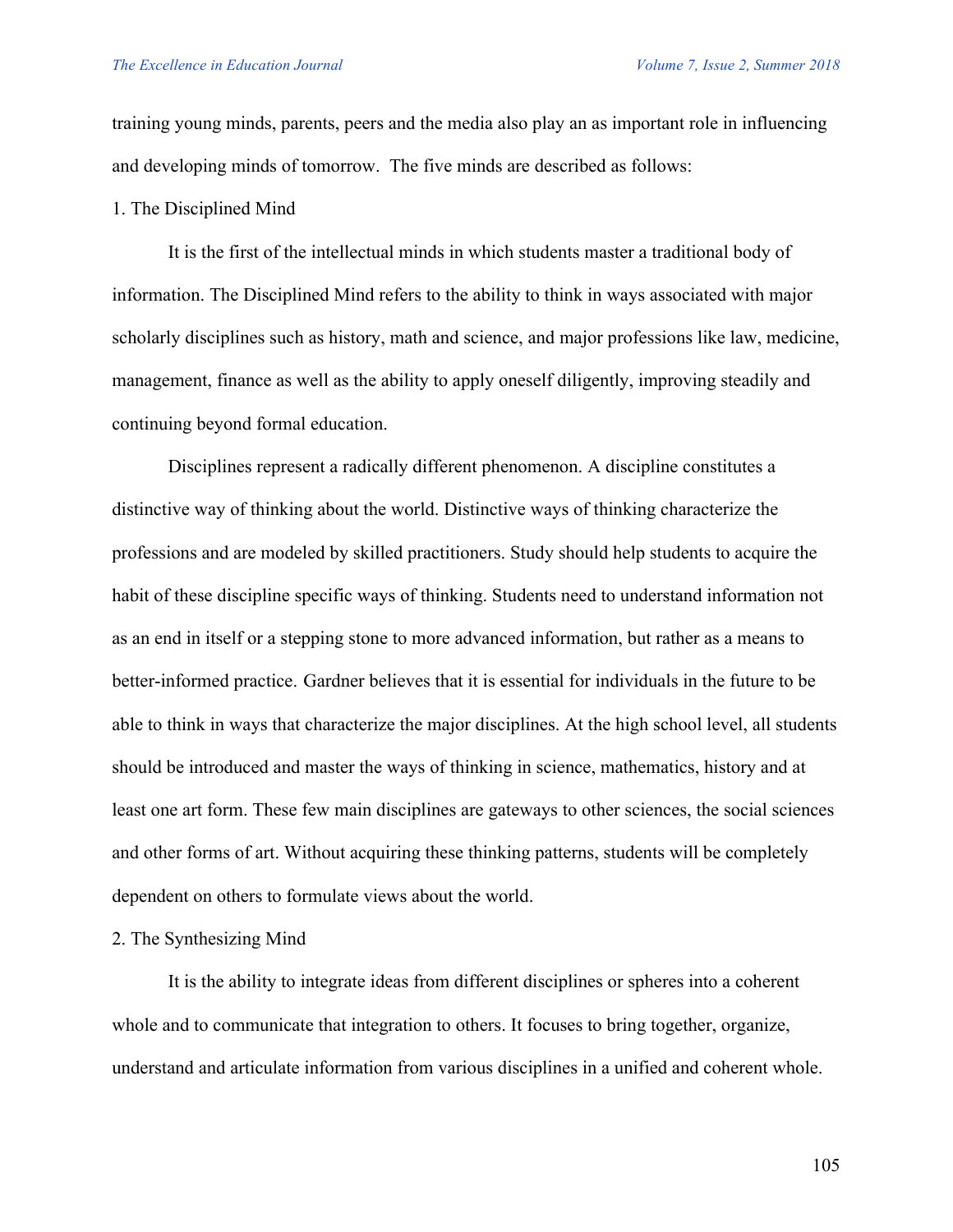The Synthesizing Mind takes information from disparate sources, understands and evaluates that information objectively, and puts it together in ways that make sense to the synthesizer and also to other persons.

### 3. The Creating Mind

The third is the creating mind whereby students are encouraged to come up with new ideas, original solutions to problems and creative questions. It puts forth new ideas, poses unfamiliar questions, conjures up fresh ways of thinking, and arrives at unexpected answers. This could include creative writing, or original historical or political analysis. Virtually all innovation can be communicated almost instantly the world over, available to be built on by another with the requisite disciplinary skills, understanding and motivation. Creativity is seen as the trait of certain individuals who could use this talent across various performance domains. However, in recent years this viewpoint has changed as we recognize a variety of relatively independent creative endeavors that do not stretch over to other areas.

## 4. The Respectful Mind

The Respectful Mind is reflected by an awareness of appreciation for, and openness to the differences and individuality of others. This would naturally include fostering tolerance for people from other cultural backgrounds, religions, races and identities within and beyond the classroom. The respectful mind responds sympathetically and constructively to differences among individuals and among groups, seeking to understand and work with those who are different, extending beyond mere tolerance and political correctness.

Humans exhibit a deep-seated tendency to create groups, to provide distinctive marks for these collectives and to adopt clearly positive or negative attitudes towards neighboring groups. We are inclined to delineate groups, to identify with and value members of our own group and to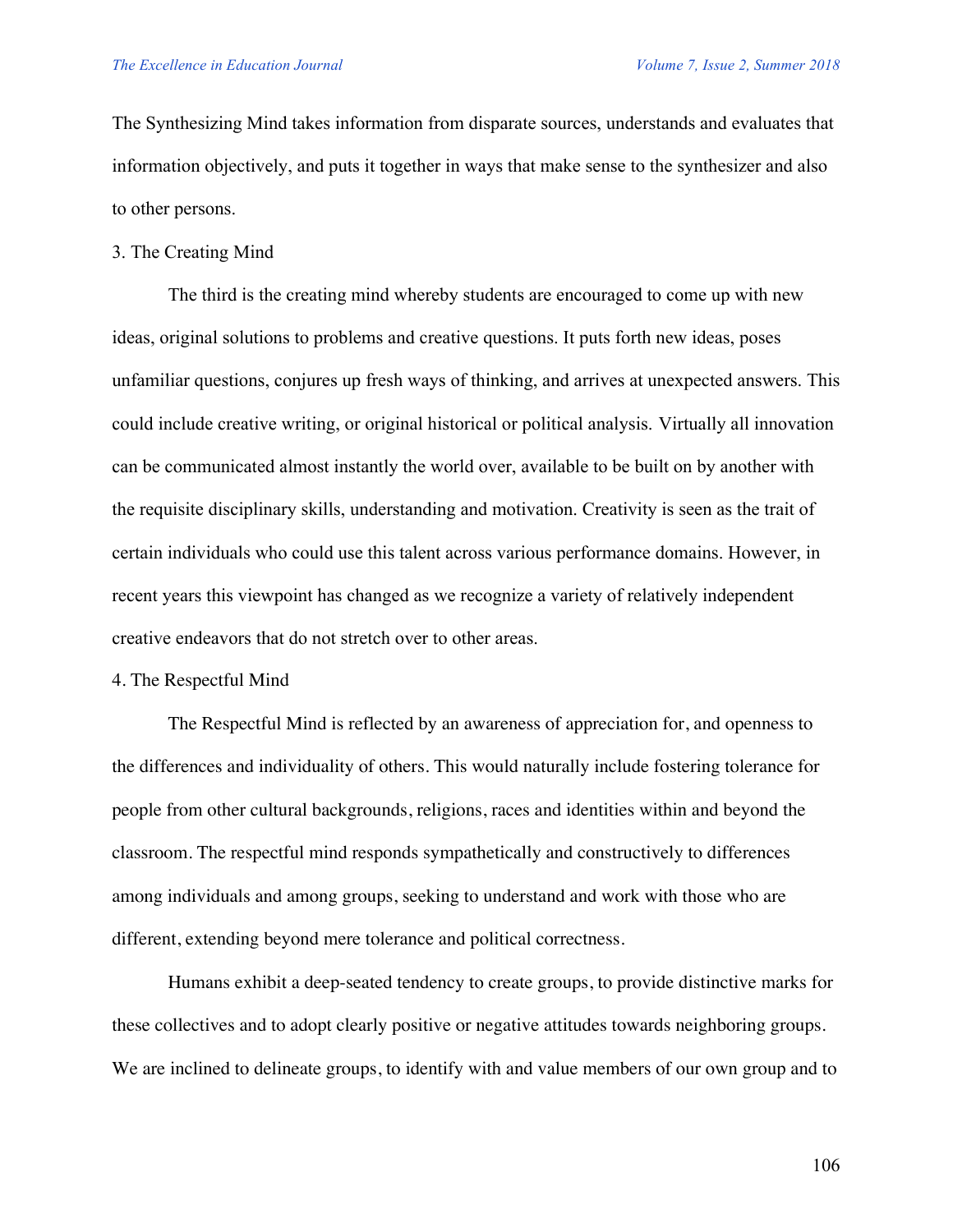adopt caution when dealing with other groups. However, even if biological bases can be found for division between groups, every generation must attempt to deal with these stereotypes and prejudices and to overcome them for peace and unity. Truly respectful individuals offer the benefit of the doubt to all human beings. They avoid thinking in group terms and remain open to the possibility that their past judgment of others may have been wrong. They are alert for a change in behavior that will reinstate a feeling of respect towards others.

### 5. The Ethical Mind

The Ethical Mind encourages students to cultivate a sense of responsibility for themselves and for the wellbeing of others. The Ethical Mind is able to merge roles at work and as a citizen and act consistently with those conceptualizations, striving towards good work and good citizenship. The ethical mind ponders the nature of one's work and the needs and deserves of the society in which one lives. This mind conceptualizes how workers can serve purposes beyond self-interest and how citizens can work unselfishly to improve the lot of all. The ethical mind then acts on the basis of these analyses.

We all want to live in a world characterized by good work that is excellent, ethical and engaging. An ethical orientation begins at home where children observe their parents at their work and play and in civic responsibilities. In contemporary society, peers and colleagues also assume importance from an early age, and the quality of one's peers proves especially critical during adolescence in the development of ethical training.

Gardner concludes that each person may have strengths in one or more area and should endeavor to develop a balance of all five minds. Regarding the development of these five minds in the lives of a young children, parents and teachers should focus first on instilling a respectful mind, then a disciplined mind, followed by a synthesizing mind and finally, in secondary school,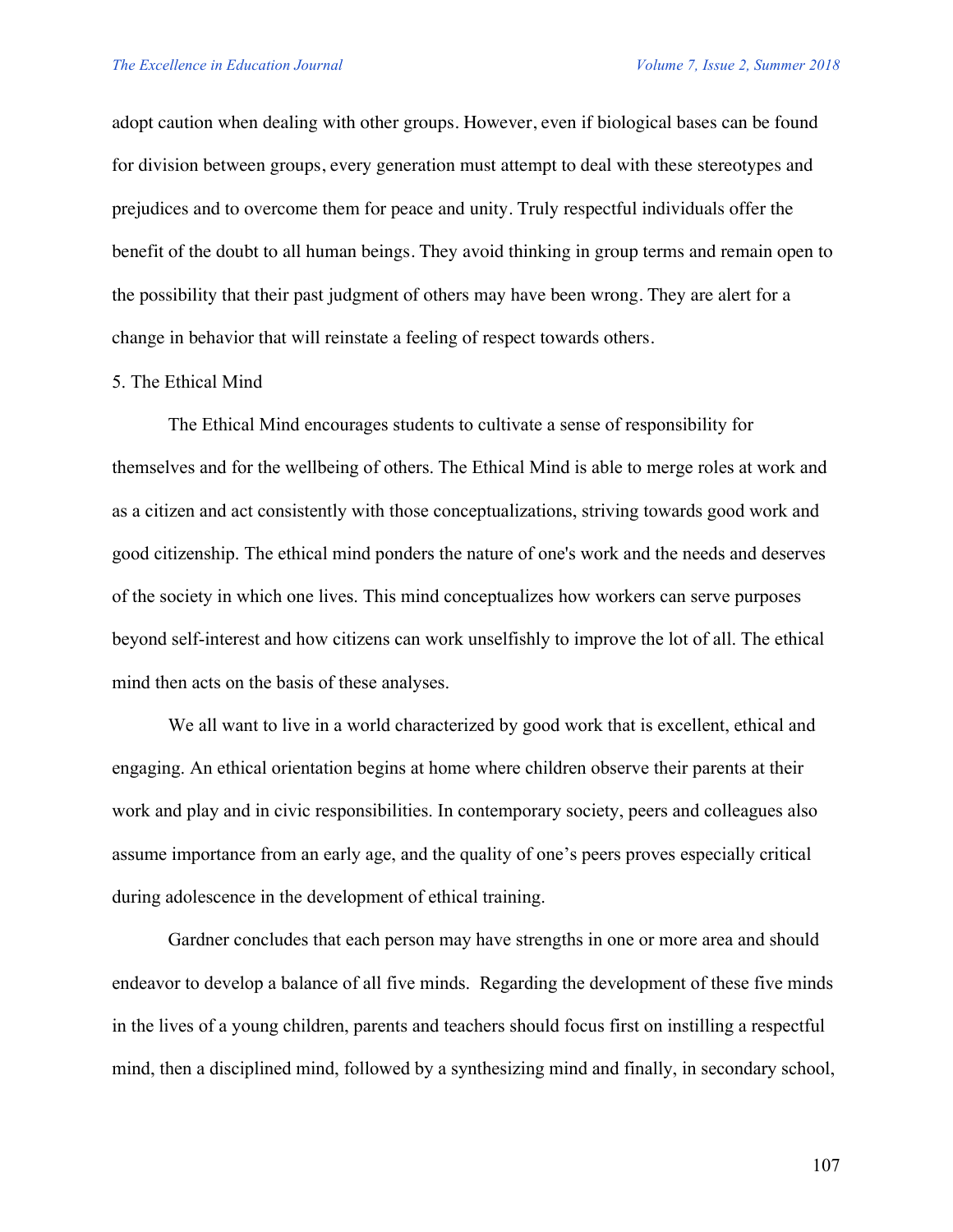an emphasis on ethics. Creativity goes hand in glove with disciplinary thinking. In the absence of relevant disciplines, it is not possible to be genuinely creative and in the absence of creativity, disciplines can be used only to go over the status quo. These five minds are likely to be crucial in a world marked by the hegemony of science and technology, global transmission of information, handling of routine tasks by computers and increasing contact between diverse populations. Those who succeed in cultivating the pentad of minds are most likely to thrive in the world.

## **Multiple Intelligences and Language Teaching**

Armstrong (1995) believes that before we apply any model of learning in the classroom, we should apply it to ourselves as educators. Therefore, the first step in using Multiple Intelligence Theory in the classroom is to first determine our own Multiple Intelligence profile. Armstrong (2000) asserts that language teachers today have to be aware that students have different strengths, learning styles and even learning potentials but with the Multiple Intelligence theory we can teach students effectively in different ways. It is a good idea to give the students a Multiple Intelligence test to see which intelligences are outstanding for each student. Then the teacher can create a learning environment that is suitable for each student. By observing the students and keeping track of how they react to different activities. It is possible to improve teaching by appealing to the students' strengths. As long as teachers use a range of different activities according to the intelligences, there will always be a time during the day or week when students have their highly developed intelligences actively involved in learning.

As a tool to help students develop a better understanding and appreciation of their own strengths and learning preferences, Christison and Kennedy (1999) created some inventories or surveys which might help the students to define their predominant type of intelligence.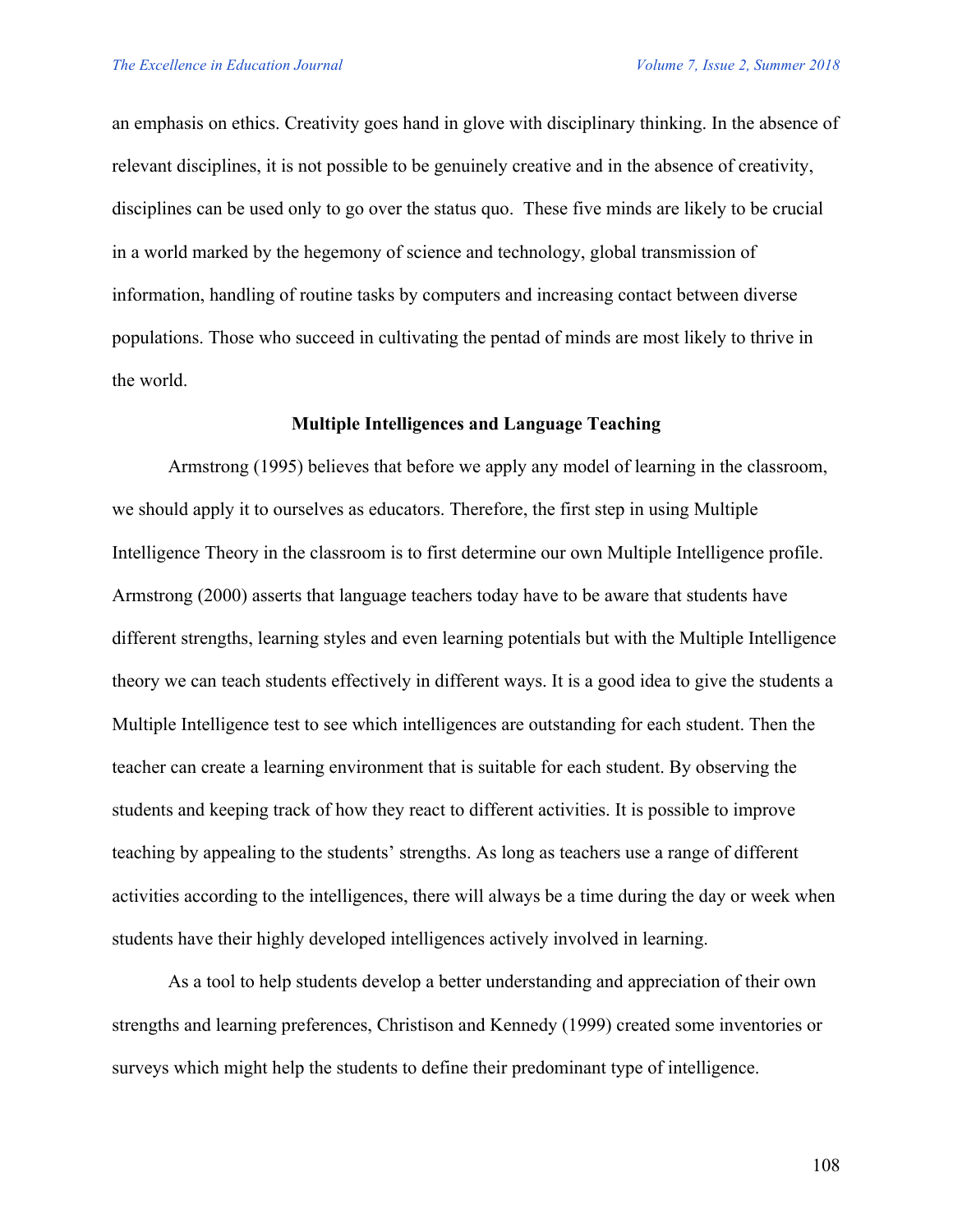According to Christison, different language tasks and activities can be created in order to cater for the needs of multiple intelligences and the needs of the language learners. According to Christison & Kennedy (1999), raising students' awareness of their strengths and weaknesses can make them more responsive to a variety of learning activities and tasks which might otherwise be unfamiliar to students based on their backgrounds and experiences. Here, Multiple Intelligence types are explained with various activities applicable for the English language classroom.

## **Activities for Multiple Intelligences**

## **Linguistic Intelligence**

Armstrong (2000) states that people with high Linguistic Intelligence show abilities with words and languages. They like reading, writing, telling stories and playing word games. They are sensitive to sound structure and how language and words function. Linguistic Intelligence is the capacity to use language to express what's on one's mind and to understand other people. Linguistic Intelligence is an important skill for writers, orators, speakers, lawyers or any other persons who have great passions for language. The following are some activities and assignments that can promote linguistic intelligence:

- Reading, Writing, Narrating Stories, Sequels, Poems, Drama, Jokes, Descriptions, News Reports;
- Doing oral activities before writing like story-telling, discussing and interviewing;
- Encouraging Debates, Declamations, Impromptu Speech on current affairs, life and practically everything;
- Answering multiple questions related to a text;
- Choosing appropriate word to fill in a gap in a sentence;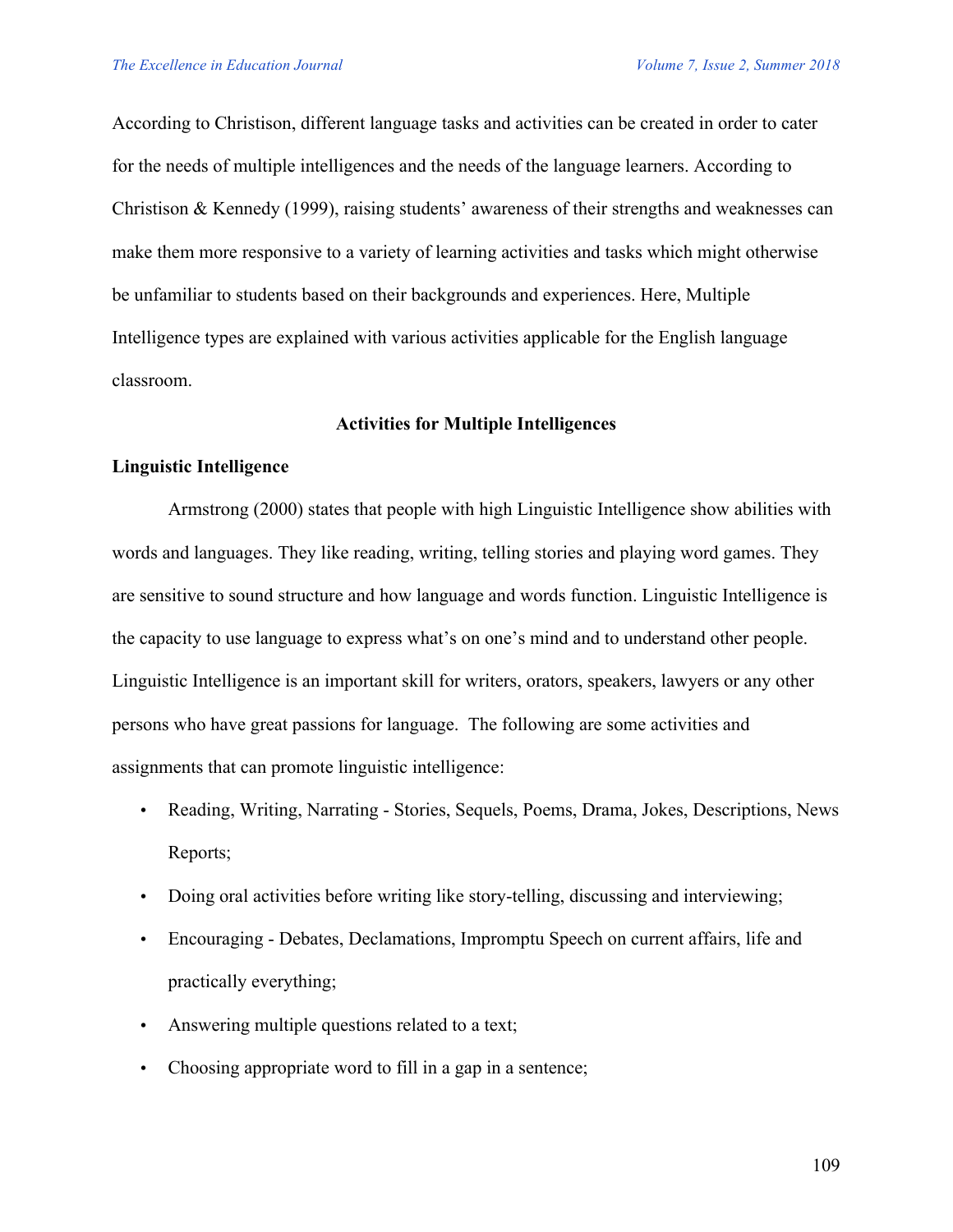- Choosing an appropriate synonym or antonym for a given word;
- Starting a Newsletter, Magazine, Journal;
- Conducting Mock Interviews, Chat Shows, Role Plays, Dramas, Story Telling;
- Creating Slogans, Defense, Case Studies etc.;
- Solving Puzzles, Crosswords, Vocabulary Games;
- Initiating Vocabulary Banks;
- Preparing and Giving Presentations;
- Using virtual libraries and desktop publishing.

# **Logical and Mathematical Intelligence**

According to Armstrong (2000), people with high Logical-Mathematical Intelligence have the ability to use numbers effectively and are sensitive to logical patterns and relationships. They like experimenting, questioning, and figuring out logical puzzles. They have a unique way of searching for relationships and connections, categorizing, sequencing and outlining. The logical-mathematical learner typically solves problems with logic, calculates mathematics problems quickly and prefers to see things categorized in a logical sense of order. People with logical/mathematical intelligence are known to:

- Be good with numbers;
- Have a good understanding of logical concepts;
- Have above-average reasoning skills;
- Be skilled at understanding and applying scientific principles;
- Be skilled at manipulating numbers and operations;
- Enjoy solving puzzles and mysteries;
- Enjoy experiments;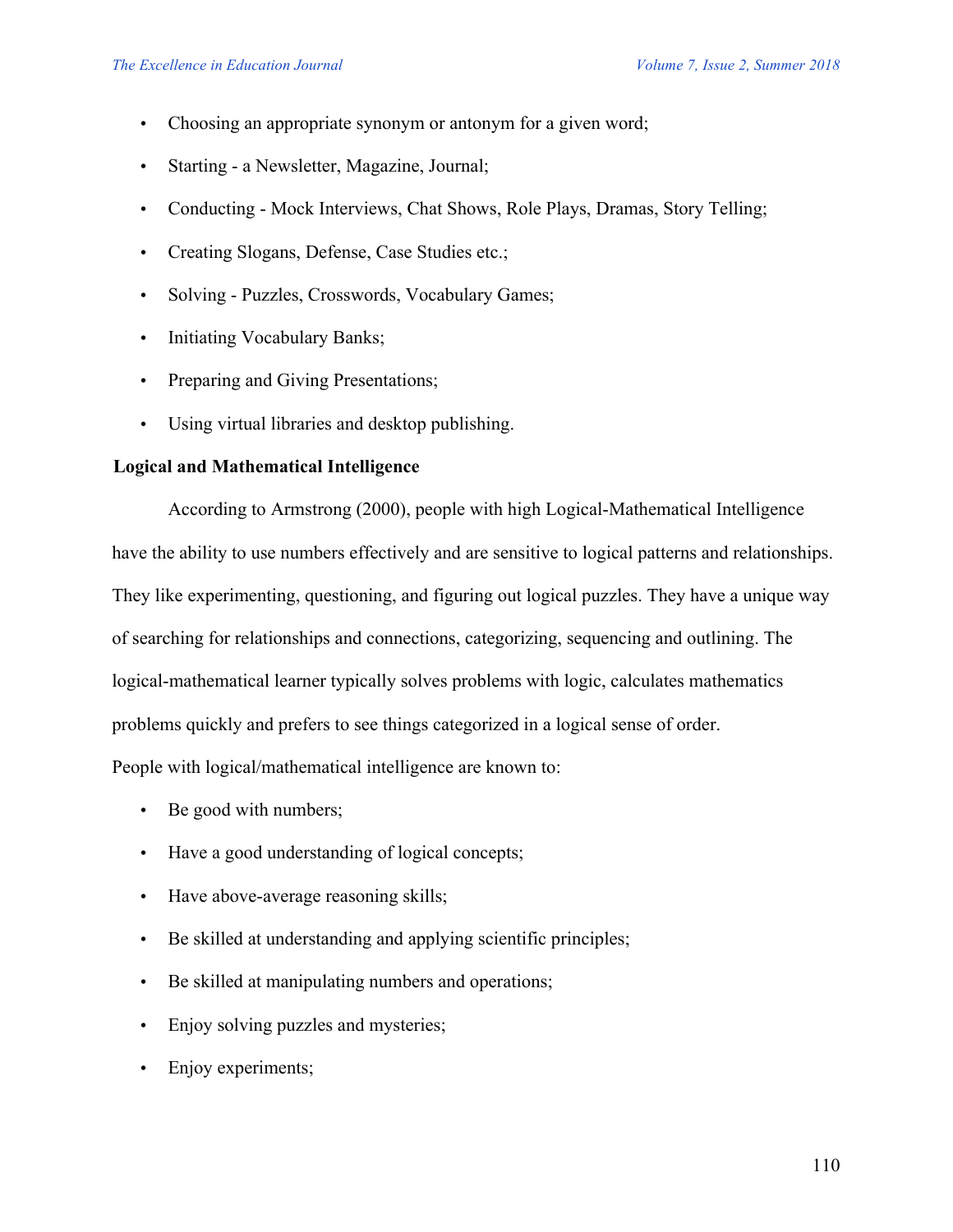The following are some activities and assignments that can promote Logical-Mathematical

Intelligence:

- Word order activities;
- Story telling with the essential concepts of puzzles;
- Brain storming ideas to develop group project;
- Tape recording to record students' thoughts on tape as an alternative mode of expression;
- Problem solving activities;
- Computer games;
- Critical thinking activities;
- Journal writing;
- Publishing articles and compositions;
- Sequencing events in a chronological order, finding logical errors;
- Presenting timelines of events presented in a story or a text;
- Jigsaw puzzles and games, concept maps;

# **Visual-Spatial Intelligence**

Visual-Spatial Intelligence has to do with vision and spatial judgment. People who are strong in this intelligence have an exceptional visual memory and are often artistic. They are sensitive to colors, shapes, form, space and relationships that exist between these elements. They like designing, drawing and visualization (Armstrong, 2000). Visual-spatial intelligence deals with shapes, patterns, designs and the entire spectrum of colors and with the placement and relationship of objects in space including distance and direction. It includes the capacity to visualize, dream and imagine. People with this intelligence possess the ability to visualize the world accurately, modify their surroundings based upon their perceptions, and recreate the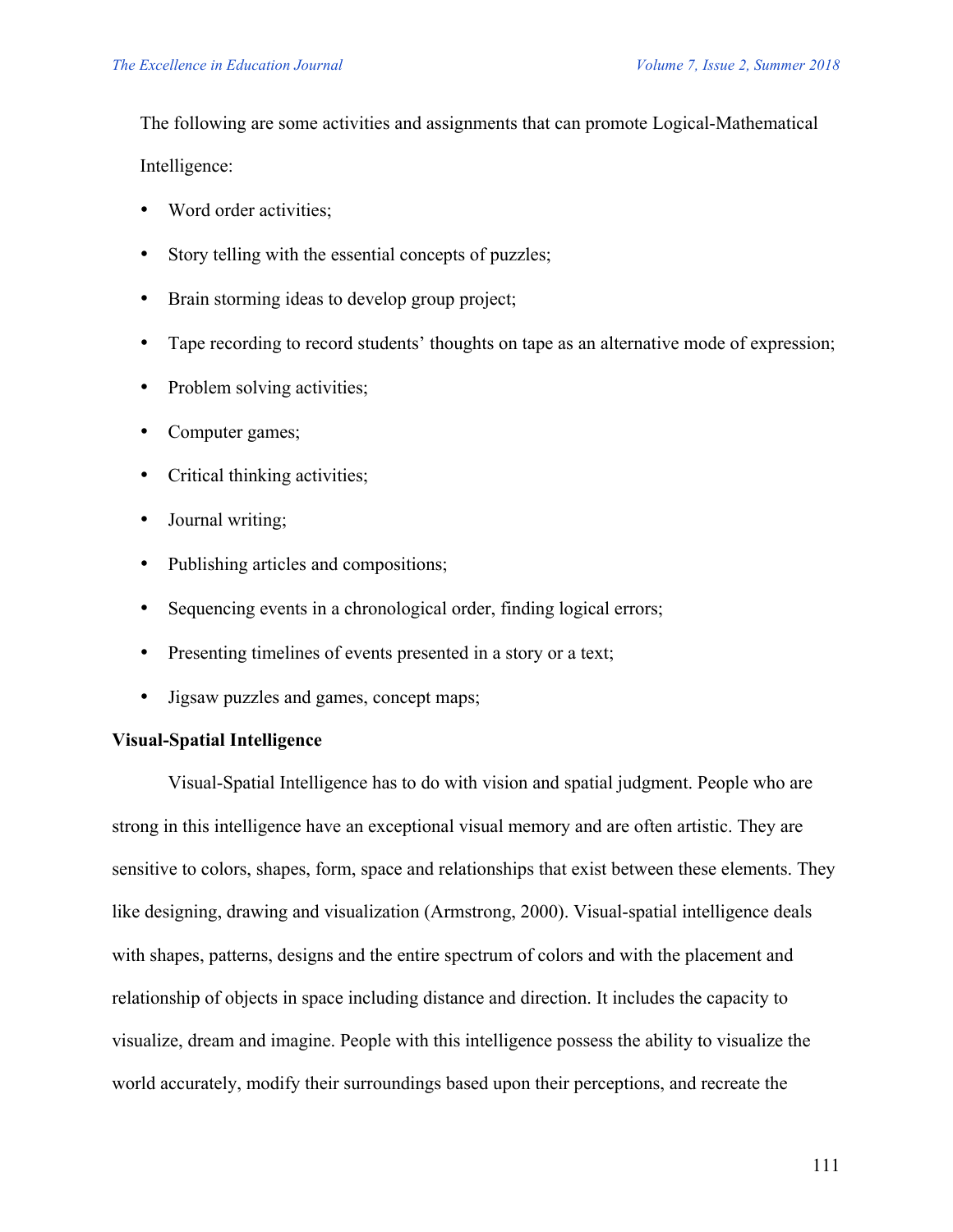aspects of their visual experiences. People with high visual-spatial intelligence are good at

remembering images, faces, and fine details. People with Visual-Spatial Intelligence are known

to:

- Be observant;
- Pay attention to visual details;
- Have good visual imagination;
- May doodle and mind-map;
- Have spatial awareness;
- Have good sense of direction;
- Have good color sense;
- Can read maps;
- May be a good driver;
- May have vivid dreams.

The following are some activities and assignments that can promote Visual-Spatial Intelligence:

- Organizing vocabulary using Mind-maps or Spidergram;
- Making spelling words into pictures, drawing images for the vocabulary words, using pictures and to illustrate a project;
- Making charts and drawing diagrams and maps.
- Using pictures as prompts for writing and matching pictures with words;
- Creating videos for grammar, listening, speaking, reading and writing;
- Entering vocabulary words into Google Images provides a wide range of pictures that vividly illustrate each word;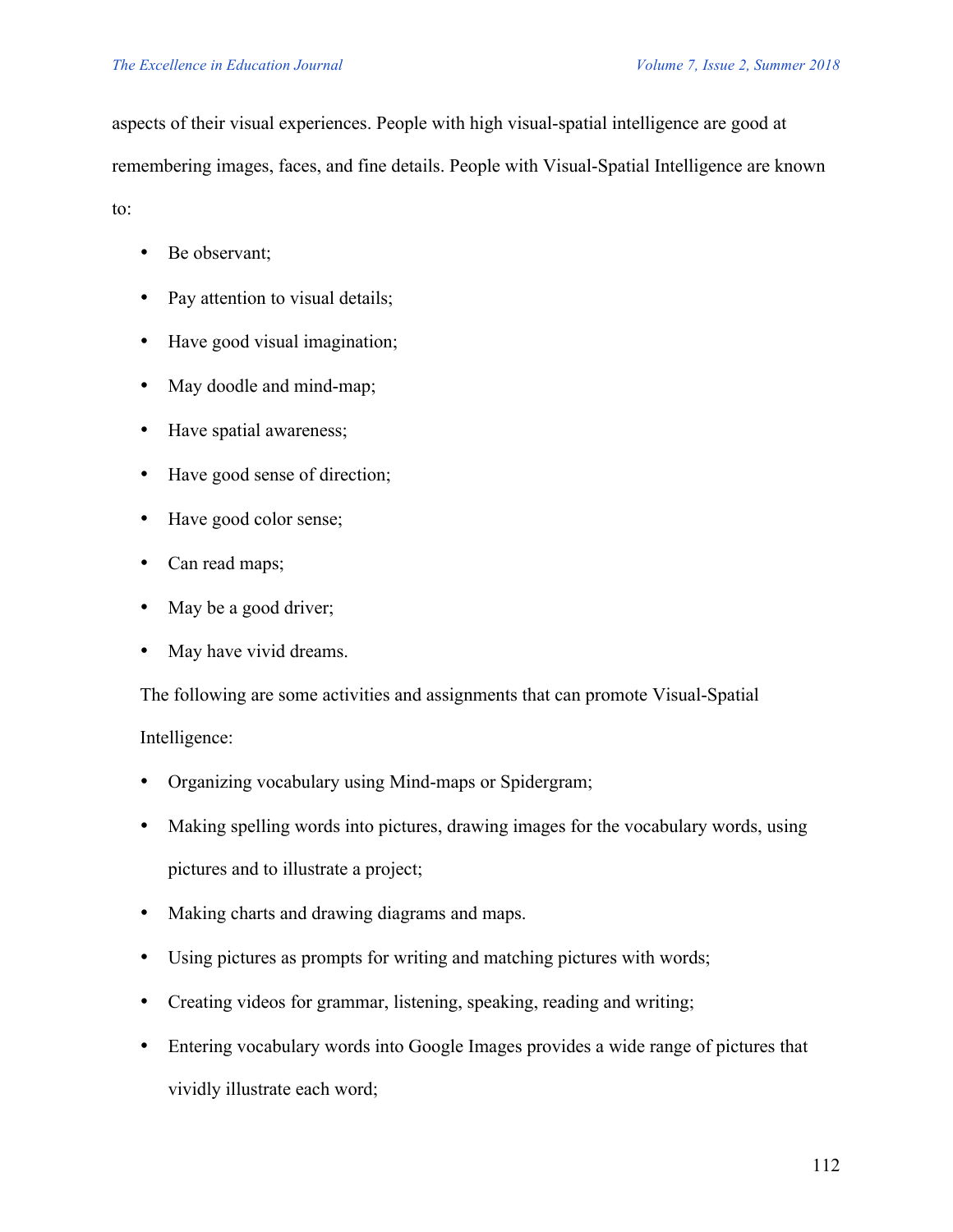- Doing imagination exercises like imagining what their ideal school would look like;
- Taking photographs and describing pictures or images;
- Creating slide shows and making arts and craft projects;

### **Body-Kinesthetic Intelligence**

According to Armstrong (2004), this area has to do with movement and actions. In this category, people are generally skilled at physical activities such as sports or dance and often prefer activities which include movements. They may enjoy acting, dancing, touching, gesturing and in general they are good at building and making things. They like hands-on learning and tangible experiences. People with this intelligence are good at building things and like to stay active. They have good motor skills and are very aware of their bodies. They learn best through movement and experimentation. The word "kinesthetic" derives its meaning from another technical term called "Kinesthesia" which means a sense for any movement. In other words, it also refers to a keen awareness for perceptible changes in our body momentum, balance, position and stationary presence. With this sense, we can easily know how our bodies and their components are moving in a perfect balance. Three of the most significant aspects of kinesthetic intelligence include: Invisible control of motions within the body; an ability to handle objects and things with good skills; and an ability to use the entire body to get required motions. People with Body-Kinesthetic Intelligence are known to:

- Excel at dancing, sports and activities that involve movements of bodies;
- Learn and remember by "doing", rather than hearing or seeing;
- Have excellent physical coordination children are very active and agile with their bodily functions;
- Explore independently with objects or tasks versus listening about the object or task;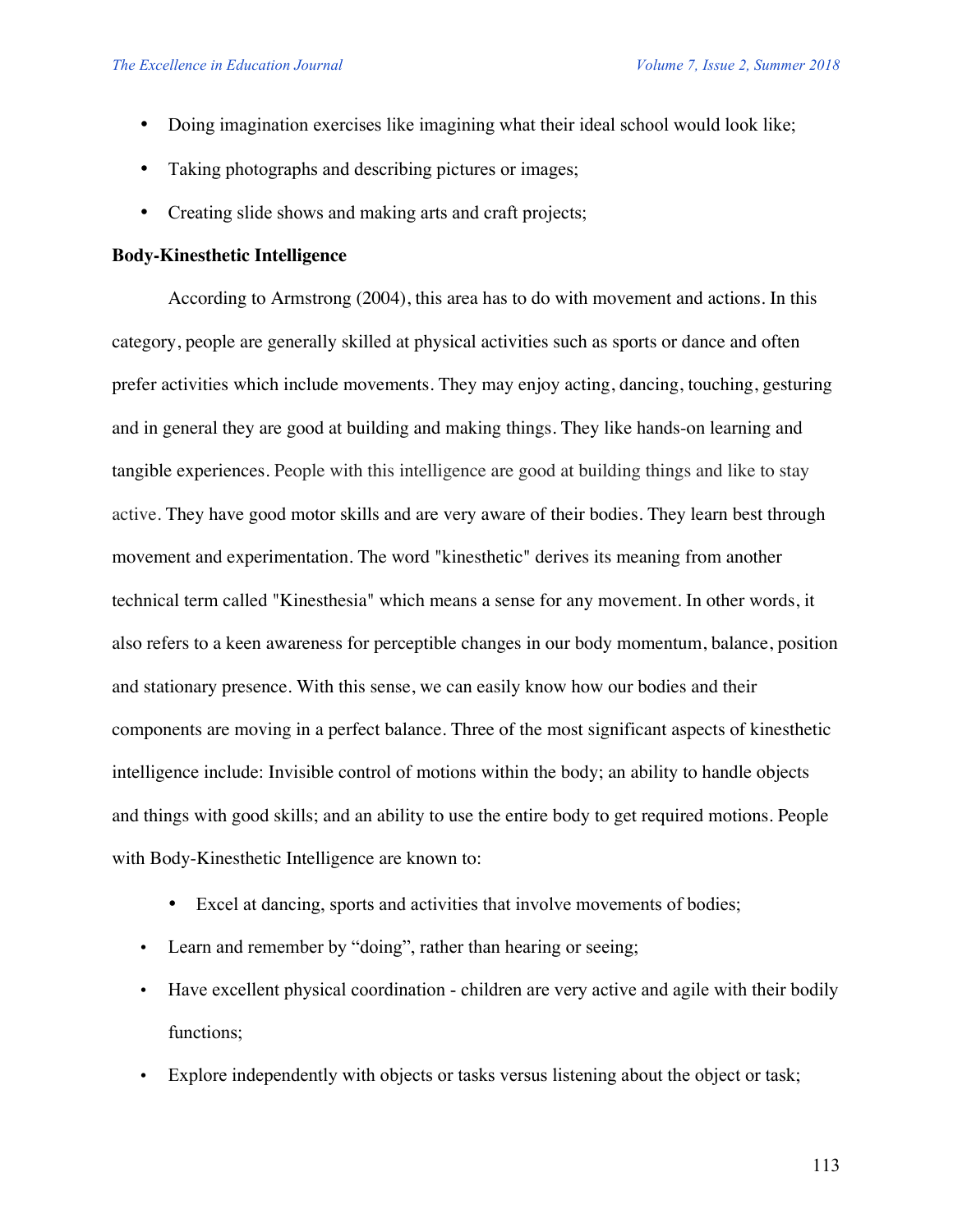- Be adept at achieving their goals by using their body and mind;
- Have very good motor control, hand-eye coordination and muscle coordination;
- Possess an ability to create things and patterns with their hands;
- Have excellent physical shape and strength;
- Learn best through movement and experimentation;

The following are some activities and assignments that can promote Body-Kinesthetic

Intelligence:

- Curriculum related field trips and excursions;
- Computer typing related to English concepts;
- Movement games especially popular in English classes like 'Guess who' games;
- Role plays and dramatization using dialogues;
- Pantomime vocabulary activities;
- Facial expression games;
- Small group work and team competitions;
- Peer teaching;
- Drawing and coloring;
- Making and using models of objects, games;

# **Musical/Rhythmic Intelligence**

According to Armstrong (2000), Musical and Rhythmic Intelligence has to do with rhythms, music and listening. People who have high musical intelligence are more receptive to sounds, rhythms, tones and music. They like singing, whistling, humming and tapping feet and hands. This intelligence enables them to recognize, create, reproduce, and reflect on music, as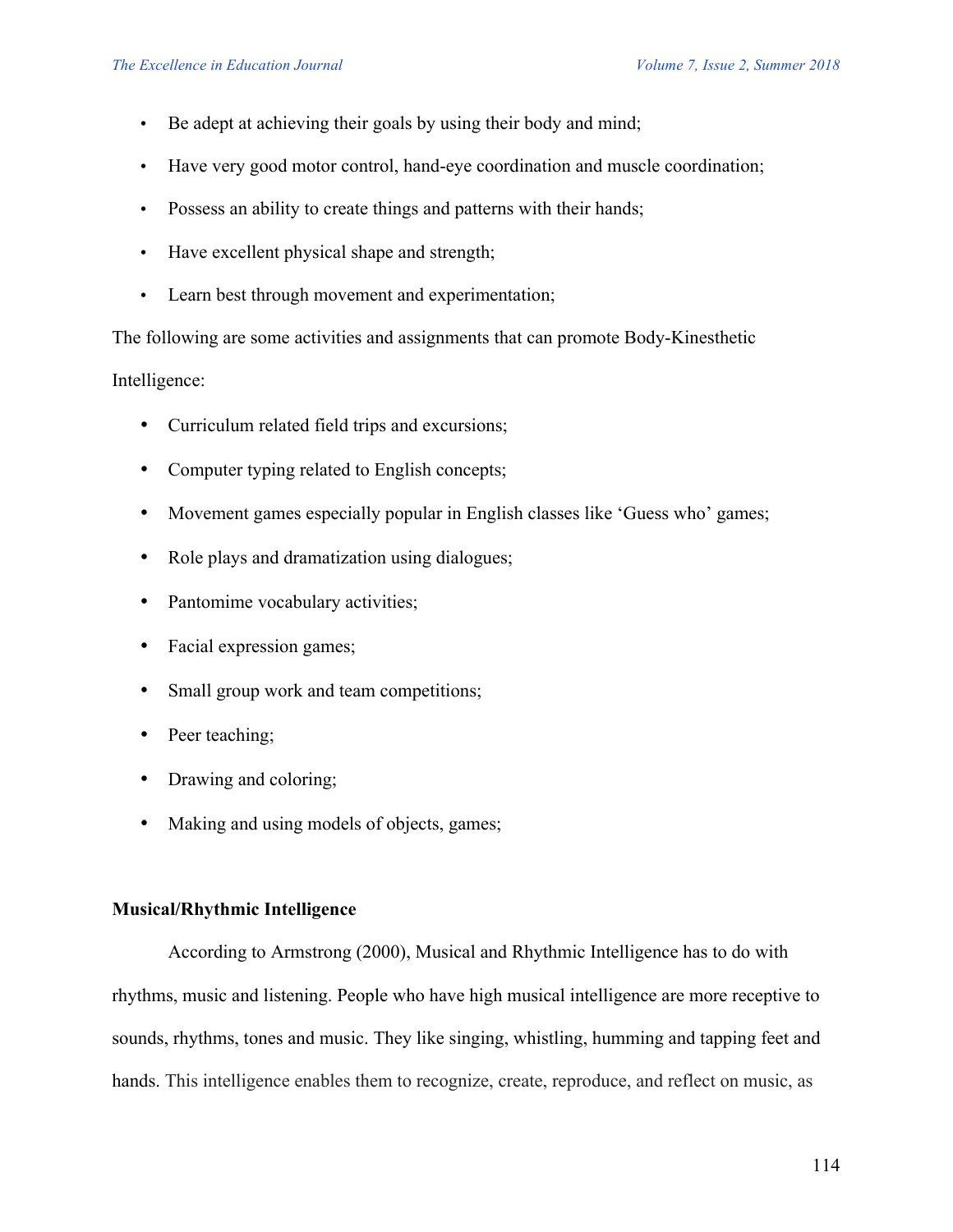demonstrated by composers, conductors, musicians, vocalist, and sensitive listeners. People with musical intelligence are able to hear and recognize patterns easily. They are very sensitive to rhythm and sound. They remember things by turning them into lyrics or rhymes. People with musical intelligence have a strong appreciation of music. Many of them learned the alphabet through this intelligence and the "A-B-C song."

People with Musical-Rhythmic Intelligence are known to:

- Seek patterns in their environment and be drawn to sound;
- Easily memorize phrases and words in foreign languages;
- Enjoy dancing and singing;
- Use patterning to remember things;
- Have good rhythm;
- Be skilled at playing several instruments;
- Be zealous about music;
- Have the ability to easily remember songs;
- Have a high level of understanding of musical structure, notes, tone, and rhythm.

The following are some activities and assignments that can promote Musical-Rhythmic

Intelligence:

- Songs and English Rhymes;
- Tongue twisters;
- Reciting poetry aloud and clapping to accentuate the rhythm of the words;
- Playing songs in order to introduce a topic or analyze the lyrics, transforming lyrics into a text;
- Listening to raps and having students write their own;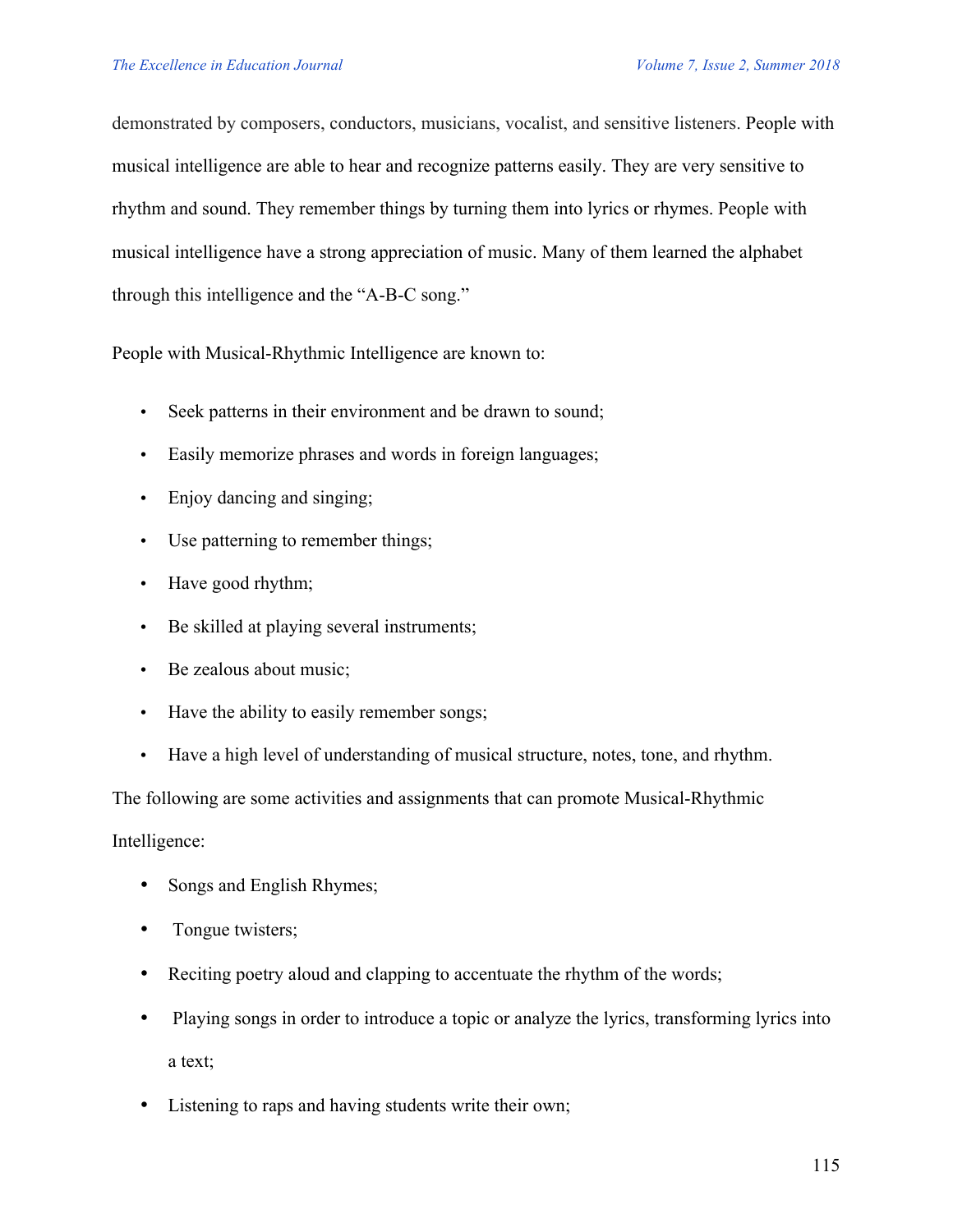- Singing folk songs and having students write new verses;
- Creating readers' theatre with writing;
- Practicing stress and intonation;
- Writing their own songs and music;
- Listening to videos and CDs that teach writing concepts (e.g., parts of speech, sentence structure).

## **Interpersonal Intelligence**

According to Armstrong (2000), people who have high Interpersonal Intelligence are usually friendly and are sensitive to others' moods, feelings and motivations. They always have interaction with others. They like leading, organizing and relating and work best as part of a group. Interpersonal intelligence is the ability to understand and interact effectively with others. It involves effective verbal and nonverbal communication, the ability to note distinctions among others, sensitivity to the moods and temperaments of others, and the ability to entertain multiple perspectives. People with interpersonal intelligence are able to pick up on the mood, characteristics, emotions, and intentions of those around them. They are also able to use this information to tailor their approach of interacting with each individual.

People with Interpersonal Intelligence are known to:

- Work well with others;
- Have many friends and empathy for others;
- Be skilled verbal and non-verbal communicators;
- Enjoy being around others;
- Be able to examine a situation from multiple points of view and have good problem solving skills;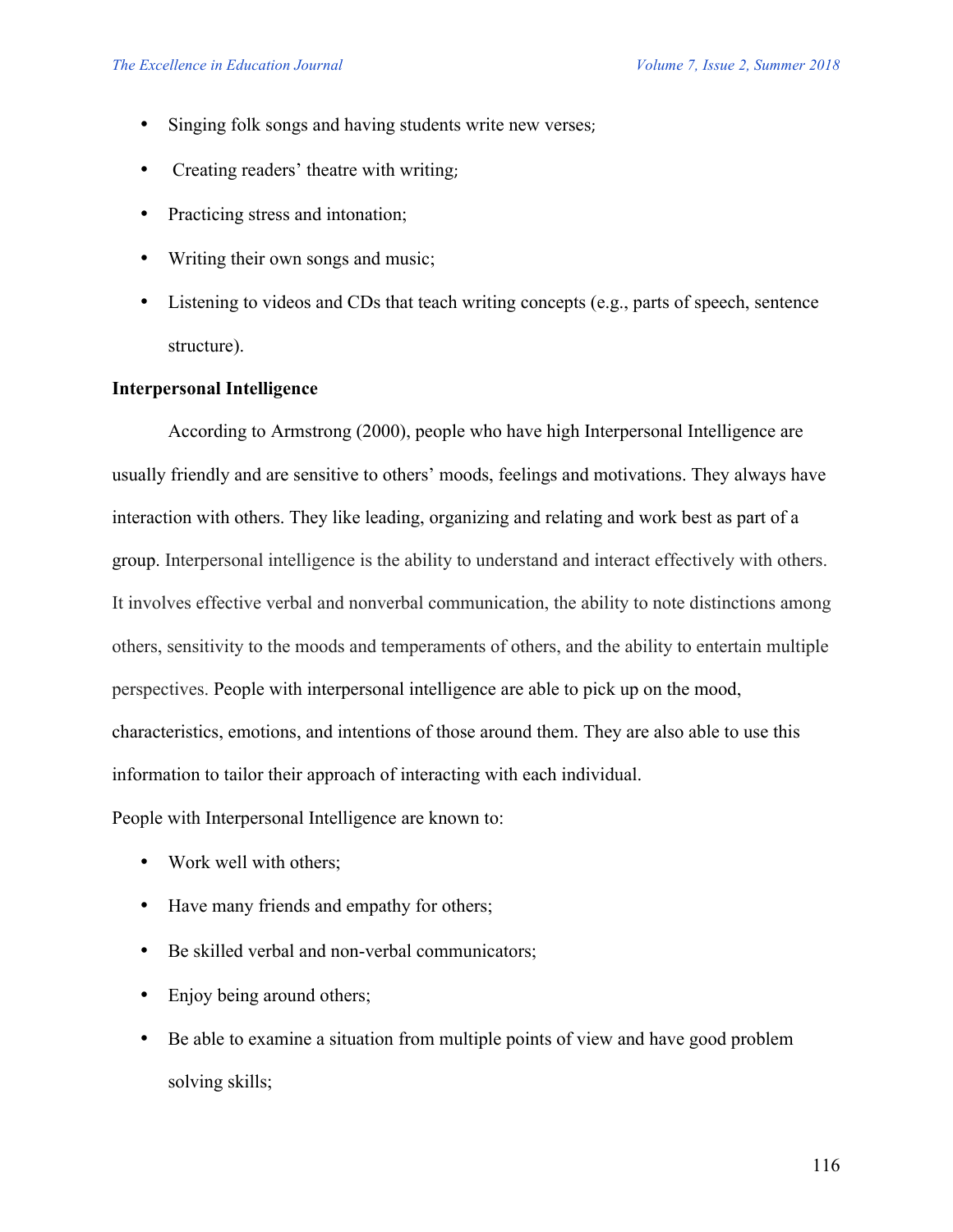- Be good at socializing with others and enjoy discussion;
- Form strong positive relationship with others and are natural leaders among peers and groups.

The following are some activities and assignments that can promote Interpersonal

### Intelligence:

- Peer-teaching and paired activities;
- Using peer groups for brainstorming, revising, and editing;
- Working with cooperative learning groups to design and complete writing projects;
- Connecting writing activities to the community outside the school;
- Interactive computer games;
- Inviting guests to the classroom to tell stories or to give lectures;
- Tutoring young students or classmates;

## **Intrapersonal Intelligence**

According to Armstrong (2000), people with high Intrapersonal Intelligence have great self-knowledge and they have an accurate picture of themselves. They know about their strengths and weaknesses as well as their motivations, desires and intentions. They are good at setting goals for themselves, planning and reflecting on their work. They prefer to work alone. People with Interpersonal Intelligence are known to:

- Have deep understanding of their own feelings;
- Have the ability to discriminate among people;
- Have thorough knowledge of their strengths and weaknesses, desires, and intelligences;
- Be lifetime authors of classic autobiographies;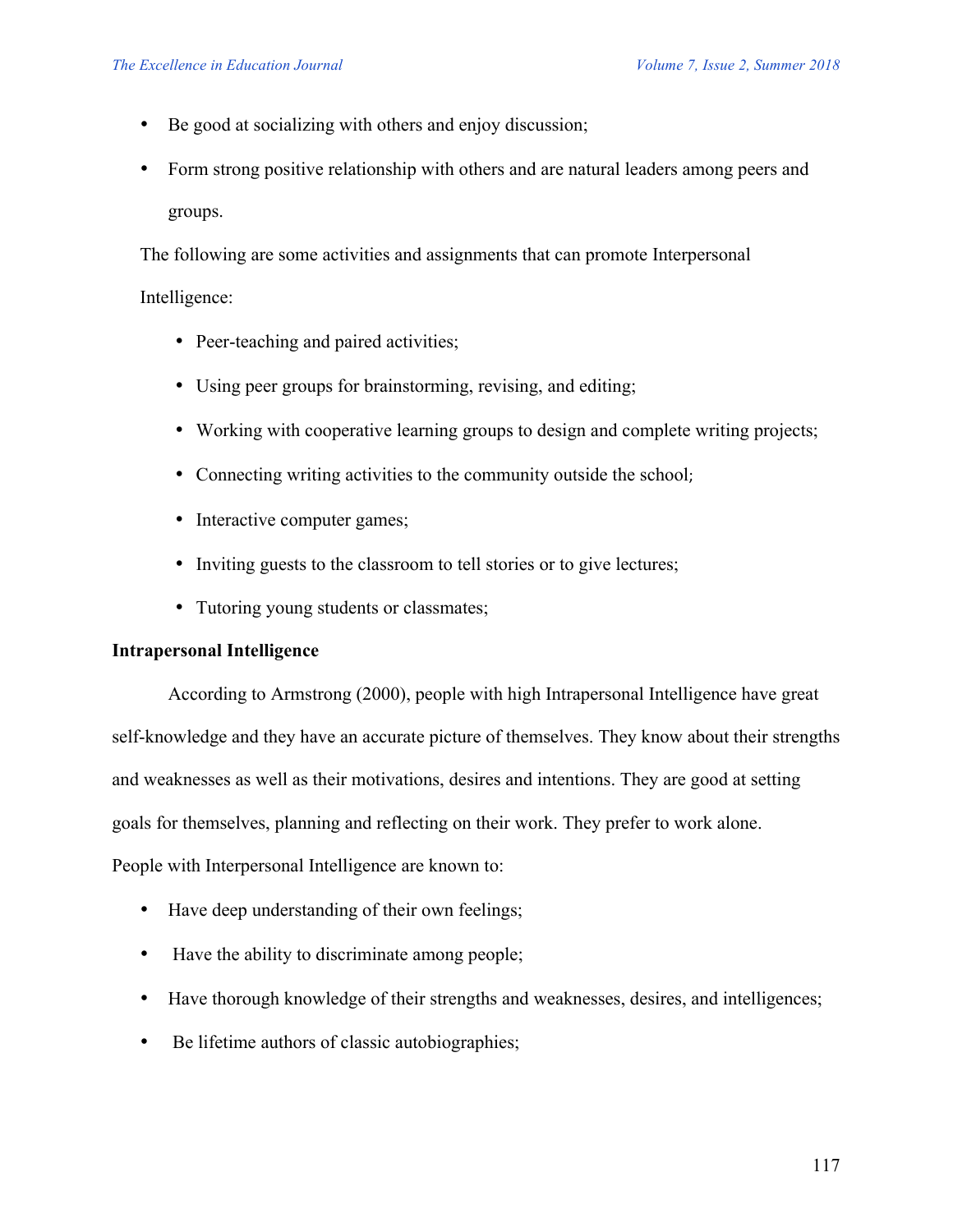The following are some activities and assignments that can promote Interpersonal

Intelligence:

- Have students choose their best writing pieces for portfolios;
- Have students write in a daily or weekly journal;
- Write essays from the perspective of famous literary figures;
- Assign independent projects;
- Have students keep personal journals and write reflections on topics studied in class;
- Use life maps and personal topics as springboards for writing and incorporating mindmaps;
- Research activities and using software;
- Exploring personal interest.

# **Naturalist Intelligence**

According to Armstrong (2000), people with high Naturalist Intelligence possess expertise in the flora and fauna of the environment. They might like playing with pets, gardening, investigating nature and caring for the Earth. Naturalist Intelligence describes a person who is curious about living things and the planet. It is the ability to understand, relate to, categorize, classify, comprehend, and explain the things encountered in the world of nature. People with Naturalist Intelligence are known to:

- Have the ability of observation in nature;
- Have awareness of changes in weather, climate and atmosphere;
- Have intense interest in learning about nature;
- Have dramatic enthusiasm and joy when in contact with nature;
- Have physical and emotional adversity to pollution;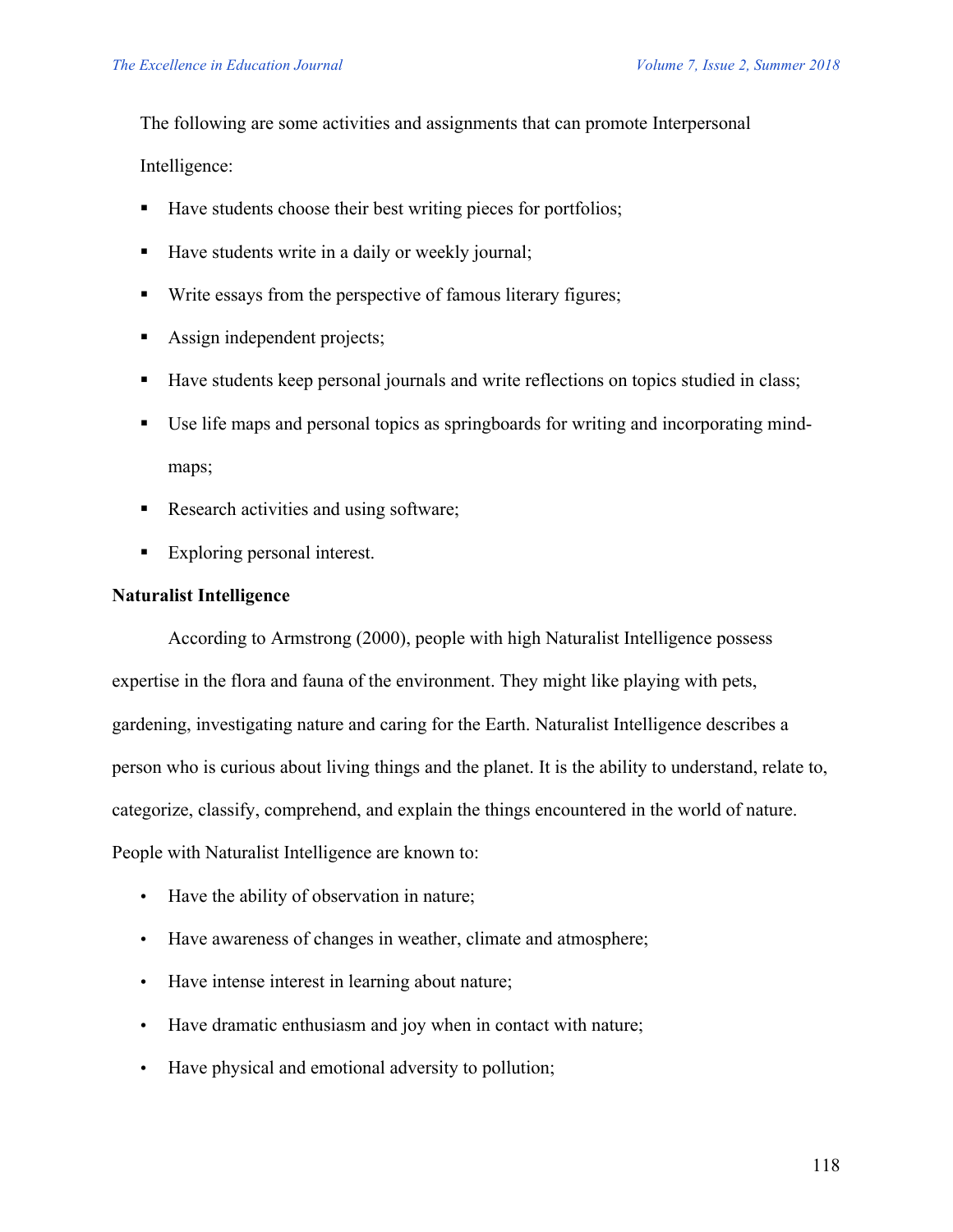The following are some activities and assignments that can promote Naturalist Intelligence:

- Attending class outside and caring for classroom plants;
- Reading books and articles about nature and the environment;
- Keeping a nature journal to record changes or discoveries in nature;
- Writing articles, poems and short stories about nature;
- Researching animal habitats and writing essays on the topic;
- Performing skits about nature and its cycles;
- Observing natural surroundings in preparation for writing;
- Conducting mini-projects about local foliage;
- Enacting role-plays on real environmental topics;
- Participating in park/playground clean-ups, recycling drives, and beautification of the environment.

## **Conclusion**

Multiple Intelligence Theory can be applied by educators, and language educators specifically, in the classroom. Using the multiple intelligences approach in the English classroom, a teacher can provide opportunities for authentic learning based on students' needs, interests, and talents. There are many Multiple Intelligence assessment tools available online or in print for use in the classroom. These tests can provide a fascinating snapshot for teachers to identify their students' innate abilities. Identifying students' abilities, teachers are able to organize a variety of contents that offer learners ways to engage in active learning that matches or enhances their Multiple Intelligences.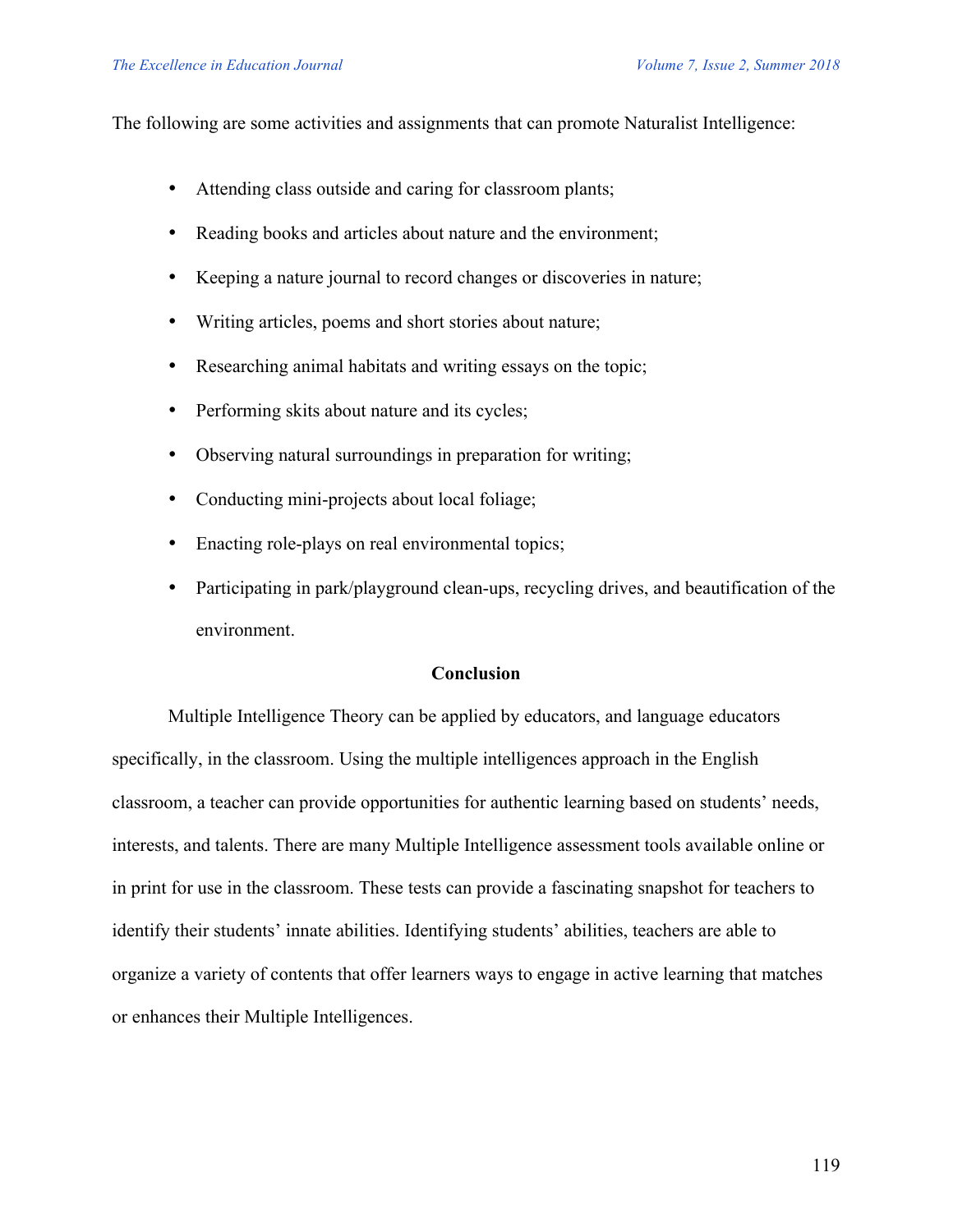#### References

- Armstrong, T. (1995). *Seven kinds of smart: Discovering and using your natural intelligences.* New York: Plume/Penguin.
- Armstrong, T. (1995). *Multiple Intelligences in the classroom.* Alexandria, VA: Association for Supervision and Curriculum Development.
- Armstrong, T. (2000). *Multiple Intelligences in the classroom* (2<sup>nd</sup> ed.). Alexandria, VA: Association of Supervision and Curriculum Development
- Armstrong, T. (2008). *Multiple Intelligences in the classroom* (3<sup>rd</sup> ed.). Alexandria, VA: Association for Supervision and Curriculum Development.
- Chapman, C. & Freeman, L. (1996). *Multiple intelligence: Centers and projects*. Retrieved from www.metagifted.org/topics/multiple intelligence
- Christison, M. (1996). Teaching and learning language through multiple intelligences. *Teaching English as a Second Language Journal, 6,* 10-14.
- Christison, M. (2005). *Multiple intelligence and language learning: A guidebook of theory, activities, inventories and resources.* San Francisco, CA: Alta Bank Center Publishers.
- Christison, M.A. & Kennedy, D. (1999). *Multiple intelligences: Theory and practice in adult ESL.* Retrieved from http://www.cal.org/adultesl/resources/digests/multipleintelligences.php
- Gardner, H. (2007). *Multiple intelligences: New horizons in theory and practice.* New York: Basic Books.
- Gardner, H. (2009). *Five minds for the future.* Cambridge, MA: Harvard Business Review Press.